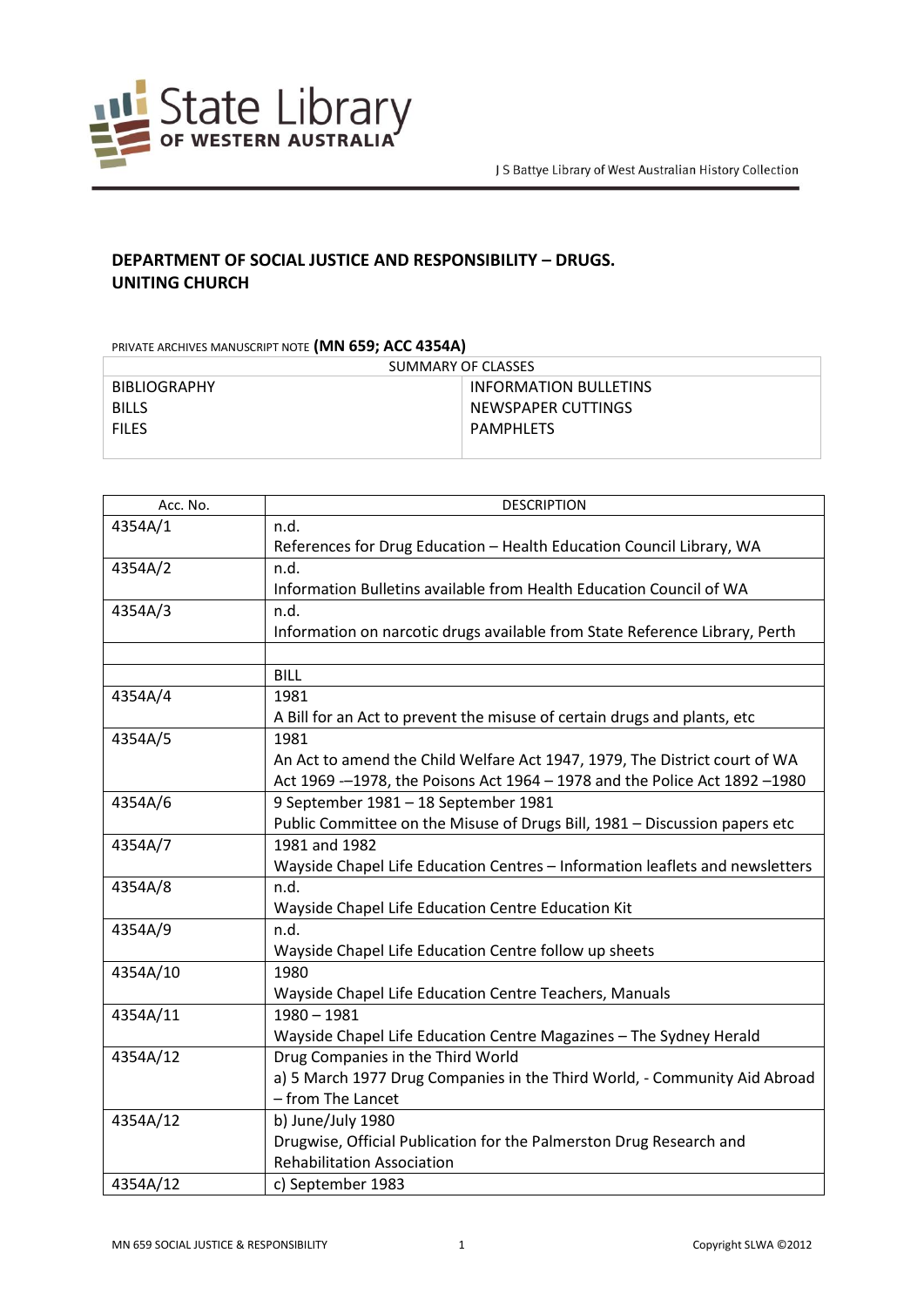

|          | The Drug Dampers - NZ Coalition for Trade and Development                     |
|----------|-------------------------------------------------------------------------------|
|          |                                                                               |
|          | <b>INFORMATION BULLETINS</b>                                                  |
| 4354A/13 | [1970]                                                                        |
|          | Information Bulletins on Drugs - Health Education Council of WA - 3           |
|          | unnumbered; 4-8; 10, 13-16; 20-24; 27; 37; 38-40; 42 - One Bulletin on Social |
|          | Issues                                                                        |
| 4354A/14 | $(1974)$ and $(1979)$                                                         |
|          | Technical Information Bulletins - National Information Service on Drug Abuse, |
|          | Commonwealth Department of Health, Canberra - No. 30 and No. 56               |
| 4354A/15 | July, September, October, November, 1978                                      |
|          | Health Education Reading - Health Education Council of WA                     |
|          |                                                                               |
|          | <b>NEWSPAPER CUTTINGS</b>                                                     |
| 4354A/16 | 9 August 1970; 7 - 23 April 1979; 9 - 11 September 1981; 6 March 1982 - 10    |
|          | November 1984                                                                 |
|          | <b>PAMPHLETS</b>                                                              |
| 4354A/17 | <b>July 1970</b>                                                              |
|          | Association of Presbyterian Women: Resource Pack: Why Drugs? Presbyterian     |
|          | Church of New Zealand                                                         |
| 4354A/18 | n.d.                                                                          |
|          | ER Bloomquist - What Teenagers Should Know about Narcotics, Narcotics         |
|          | Education Inc, Washington, DC                                                 |
| 4354A/19 | 1976                                                                          |
|          | DP Graunke - The dilemma of Drugs, Ambassador College Press, Pasadena,        |
|          | California                                                                    |
| 4354A/20 | 8 March 1982                                                                  |
|          | Australian foundation on Alcoholism and Drug Dependence, News Release         |
| 4354A/21 | 7-9 April 1981                                                                |
|          | Canberra Australian foundation on Alcoholism and Drug Dependence: Social      |
|          | Policies on Drugs - Alcohol, Cannabis, Heroin: Discussion paper prepared by a |
|          | National Workshop                                                             |
| 4354A/22 | National Information Service on Drug Abuse, Commonwealth Department of        |
|          | Health                                                                        |
| 4354A/22 | (i) 1978 The Philosophy of the National Drug Education Program                |
| 4354A/22 | (ii) January 1969 Communication with Youth                                    |
| 4354A/22 | (iii) n.d. Drugs and their effects                                            |
| 4354A/23 | n.d.                                                                          |
|          | The Parents' Guide to Drug Abuse - WA Temperance Alliance                     |
| 4354A/24 | 11 August 1973 G Milner - Drug Abuse, Alcohol, and Marihuana Problems,        |
|          | Errors, Costs and concept - Commonwealth Department of Health, Canberra       |
| 4354A/25 | [1973]                                                                        |
|          | Recommendations for an Australian Response to Drug Use problems -             |
|          | Commonwealth Department of Customs and Excise                                 |
| 4354A/26 | n.d.                                                                          |
|          | Health Education Council of WA - Doing Something about Drugs                  |
| 4354A/27 | 9 August 1972                                                                 |
|          | JT Carr: Pot - An address to the Local Government Association Conference      |